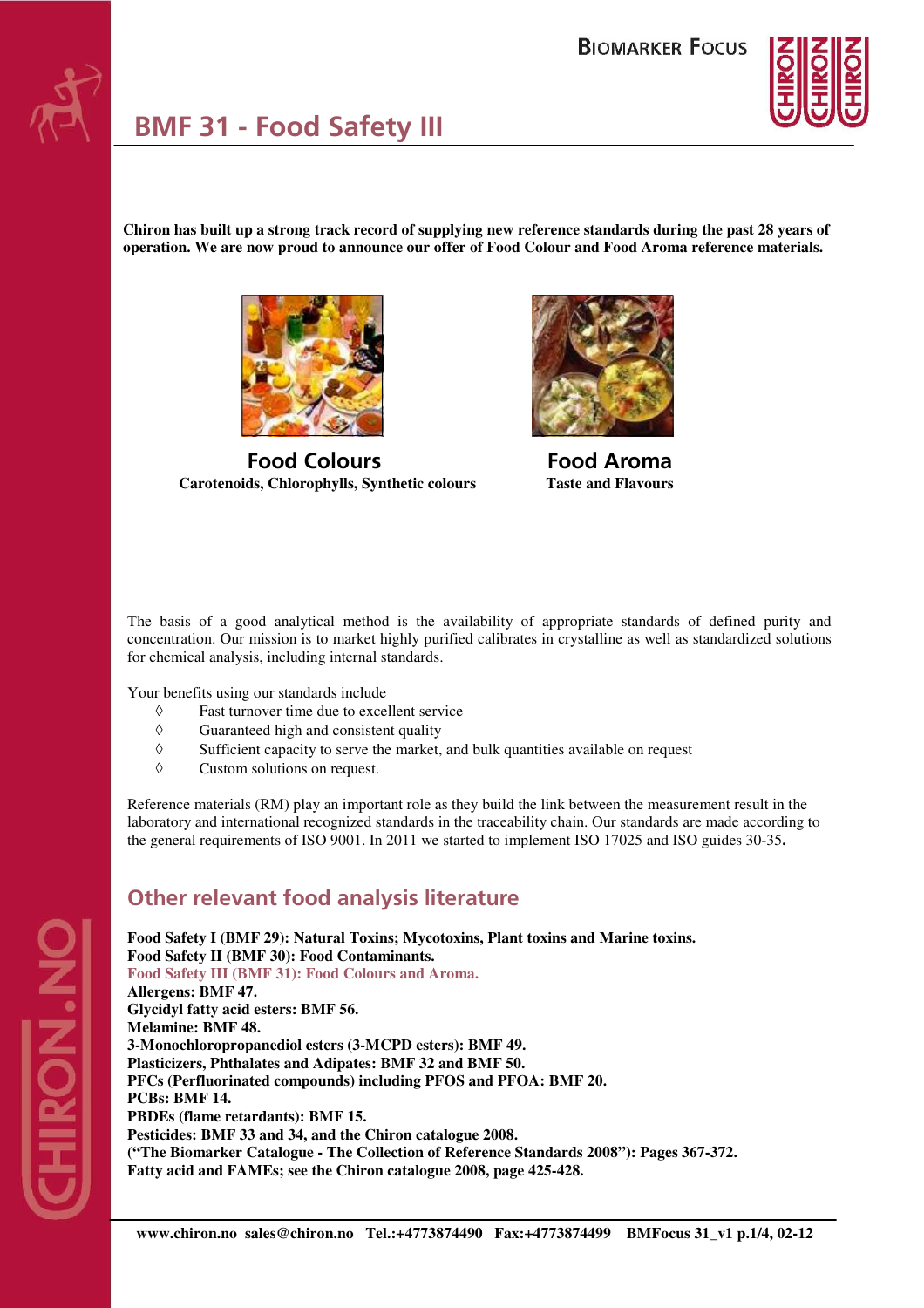

## **Food Aroma (Taste and Flavours)**

Following reference materials are delivered as 100ug/mL (100) or 1000ug/mL (K) in methanol (ME) or toluene (T) or isooctane (IO).





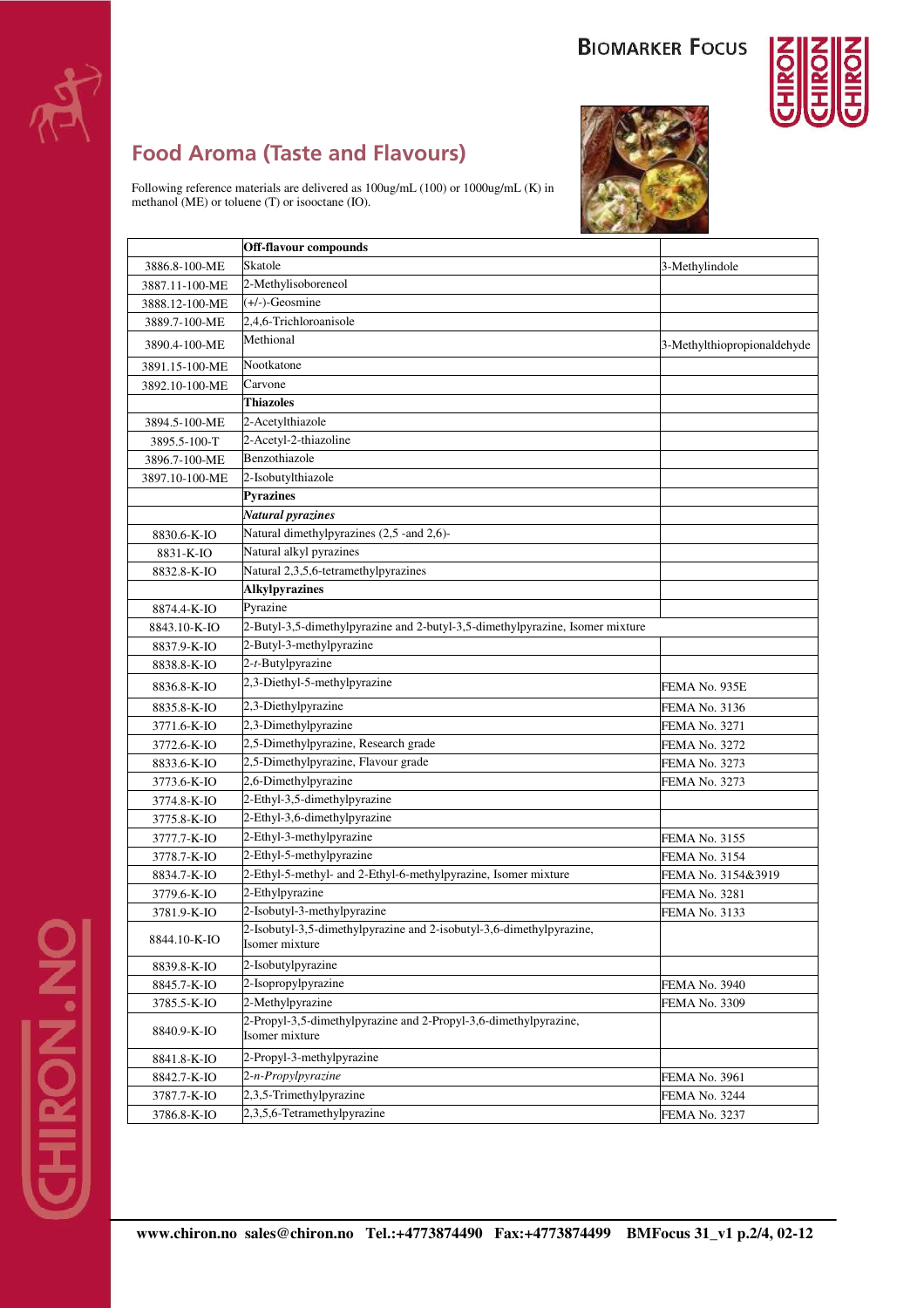

|              | Methoxy/Alkoxypyrazines                                                     |                      |  |  |
|--------------|-----------------------------------------------------------------------------|----------------------|--|--|
| 3770.9-K-IO  | 2-sec-Butyl-3-methoxypyrazine                                               |                      |  |  |
| 8846.7-K-IO  | 2-Ethoxy-3-methylpyrazine                                                   |                      |  |  |
| 8847.8-K-IO  | 2-Ethoxy-3-ethylpyrazine                                                    |                      |  |  |
| 8848.9-K-IO  | 2-Ethoxy-3-iso-propylpyrazine                                               |                      |  |  |
| 3776.7-K-IO  | 2-Ethyl-3-methoxypyrazine                                                   |                      |  |  |
| 3780.9-K-IO  | 2-Isobutyl-3-methoxypyrazine                                                |                      |  |  |
| 8849.8-K-IO  | 2-Isopropoxy-3(6)-methylpyrazine, Isomer mixture                            |                      |  |  |
| 8850.9-K-IO  | 3-iso-Butyl-2-methoxypyrazine<br><b>FEMA No. 3132</b>                       |                      |  |  |
| 8851.9-K-IO  | 3-sec-Butyl-2-methoxypyrazine<br><b>FEMA No. 3433</b>                       |                      |  |  |
| 3782.8-K-IO  | 2-Methoxy-3-iso-propylpyrazine<br><b>FEMA No. 3358</b>                      |                      |  |  |
| 8857.7-K-IO  | 3-Ethyl-2-methoxypyrazine<br><b>FEMA No. 3280</b>                           |                      |  |  |
| 3783.6-K-IO  | 2-Methoxy-3-methylpyrazine                                                  |                      |  |  |
| 8875.8-K-IO  | 2-Methoxy-3-n-propylpyrazine                                                |                      |  |  |
| 3784.5-K-IO  | 2-Methoxypyrazine                                                           |                      |  |  |
| 8852.8-K-IO  | 2-n-Propoxy-6-methylpyrazine                                                |                      |  |  |
| 8853.8-K-IO  | $2-n$ -Propoxy-3(5)-methylpyrazine, Isomer mixture                          |                      |  |  |
| 8854.7-K-IO  | 2-Ethoxy-3-methyl- and 2-ethoxy-5-methylpyrazine, Isomer mixture            | <b>FEMA No. 3569</b> |  |  |
| 8855.6-K-IO  | 2-Methoxy-3-methyl- and 2-methoxy-5-methylpyrazine, Isomer mixture          | FEMA No. 3183        |  |  |
|              | <b>Methylthiopyrazines</b>                                                  |                      |  |  |
| 8858.10-K-IO | 2-Methyl-2,5(6)-(furfurylthio)pyrazine                                      | <b>FEMA No. 3189</b> |  |  |
| 8859.7-K-IO  | 3-Ethyl-2-methylthiopyrazine                                                |                      |  |  |
| 8860.8-K-IO  | 2-Methylthio-3-iso-propylpyrazine                                           |                      |  |  |
| 8861.6-K-IO  | 2-Methylthio-3-methylpyrazine (single isomer)                               |                      |  |  |
| 8862.6-K-IO  | 2-Methylthio-3-methyl- and 2-methylthio-5-methylpyrazine, Isomer mixture    | <b>FEMA No. 3208</b> |  |  |
| 8863.5-K-IO  | 2-Methylthiopyrazine<br><b>FEMA No. 3231</b>                                |                      |  |  |
|              | <b>Quinoxalines (Benzopyrazines)</b>                                        |                      |  |  |
| 8865.11-K-IO | 2-Methylquinoxaline                                                         |                      |  |  |
| 8866.11-K-IO | 5-Methylquinolxaline                                                        | <b>FEMA No. 3203</b> |  |  |
| 8867.11-K-IO | 6-Methylquinoxaline                                                         |                      |  |  |
| 8869.10-K-IO | 5H-5-Methyl-6,7-dihydrocyclopentapyrazine<br><b>FEMA No. 3306</b>           |                      |  |  |
| 8864.10-K-IO | Quinoxaline                                                                 |                      |  |  |
| 8868.10-K-IO | 5,6,7,8-Tetrahydroquinoxaline<br>Cyclohexapyrazine,<br><b>FEMA No. 3321</b> |                      |  |  |
|              | <b>Acetylpyrazines</b>                                                      |                      |  |  |
| 8870.8-K-IO  | 2-Acetyl-3-ethylpyrazine                                                    | <b>FEMA No. 3250</b> |  |  |
| 8871.7-K-IO  | 2-Acetyl-3-methylpyrazine<br><b>FEMA No. 3964</b>                           |                      |  |  |
| 8872.6-K-IO  | 2-Acetylpyrazine                                                            | <b>FEMA No. 3126</b> |  |  |
| 8873.8-K-IO  | 2-Acetyl-3,5- and 2-acetyl-3,6-dimethylpyrazine                             | <b>FEMA No. 3327</b> |  |  |

All delivered as 1000ug/mL in Isooctane.

|               | Phenols                                                 | <b>Delivered as:</b>         |
|---------------|---------------------------------------------------------|------------------------------|
| 1358.7-1G     | $p$ -Cresol                                             | 1g neat                      |
| $1411.8 - 1G$ | 4-Ethylphenol                                           | 1g neat                      |
| 2372.7-K-IO   | Guaiacol                                                | 1000ug/mL in Isooctane       |
| 3898.8-K-MX   | 4-Vinylphenol                                           | 1000ug/mL in mix of solvents |
| 3899.8-K-AN   | 2-Methoxy-4-vinylphenol                                 | 1000ug/mL in Acetonitrile    |
| 3900.8-1ML    | Eugenol                                                 | 1mL neat                     |
| 2370.8-K-IO   | Vanillin                                                | 1000ug/mL in Isooctane       |
|               | <b>Quassins (bitter taste)</b>                          |                              |
| 8800.22-100MG | Quassin, mixture of isomers w/Neoquassin and Isoquassin | 100 <sub>mg</sub> neat       |